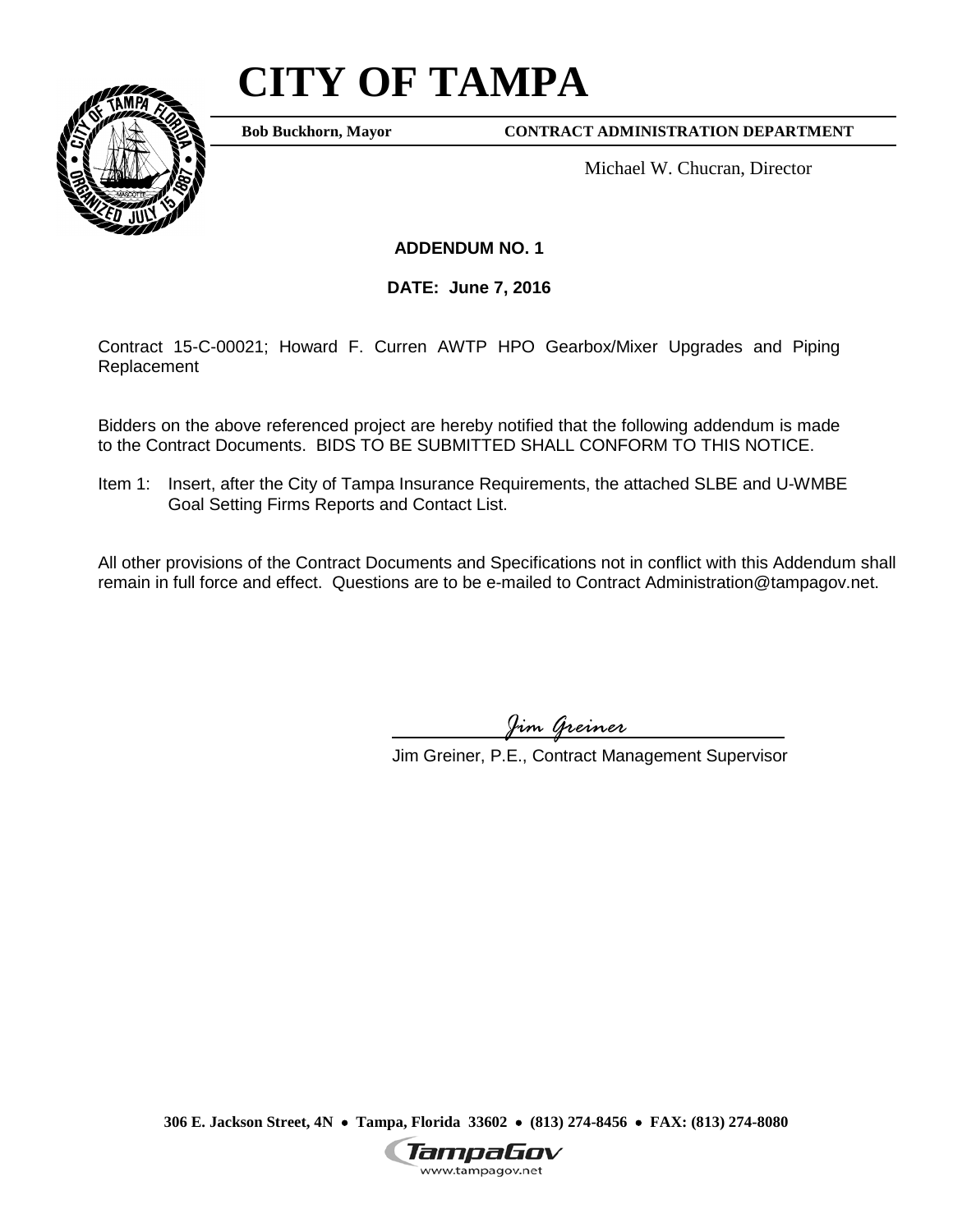# *City of Tampa MBD Office U-WMBE Goal Setting Firms Report*

## *5/27/16*

## **ELECTRICAL SERVICES**

## **Brown & Brown Electric, Inc. Federal Number** 59-2283934

1150 SW 30th Avenue **Phone** (954) 938-8986 **Minority** African American Pompano Beach, FL 33069

**E-mail** winston@brownandbrownelectric.com

1201 W Waters Ave. **Phone** (813) 849-6331 **Minority** African American **E-mail** rjones@aioelectric.com

## **All-In-One Electric, Inc. Federal Number** 04-3689273

**Contact** Rodney Jones

## **MDH Enterprises, Inc. Federal Number** 55-0849332

281 E C St. **Phone** (386) 789-2672 **Minority** African American Orange City, FL 32763 **Fax** (866) 681-5026 **Contact** Matize Hoskins

**E-mail** matize@my-es.com

## **PAINTING AND OTHER SERVICES, INTERIOR & EXTERIOR**

### **Fletcher Painting, Inc. d/b/a/ Fletcher Enterprise Federal Number** 59-3587717

4355 Fairmont Street #8 **Phone** (407) 290-1188 **Minority** African American **E-mail** fletcherent-stacy@cfl.rr.com

## **PIPE AND PIPE FITTINGS**

P.O. Box 272482 **Phone** (813) 249-7902 **Minority** African American

**E-mail** slmau44@yahoo.com

Fax (407) 290-9309 **Contact** Junior Fletcher

### **Suca Pipe Supply, Inc. Federal Number** 59-2499571

Tampa, FL 33618 **Fax** (813) 249-7384 **Contact** Secedrick McIntyre

*Friday, May 27, 2016 Page 1 of 3*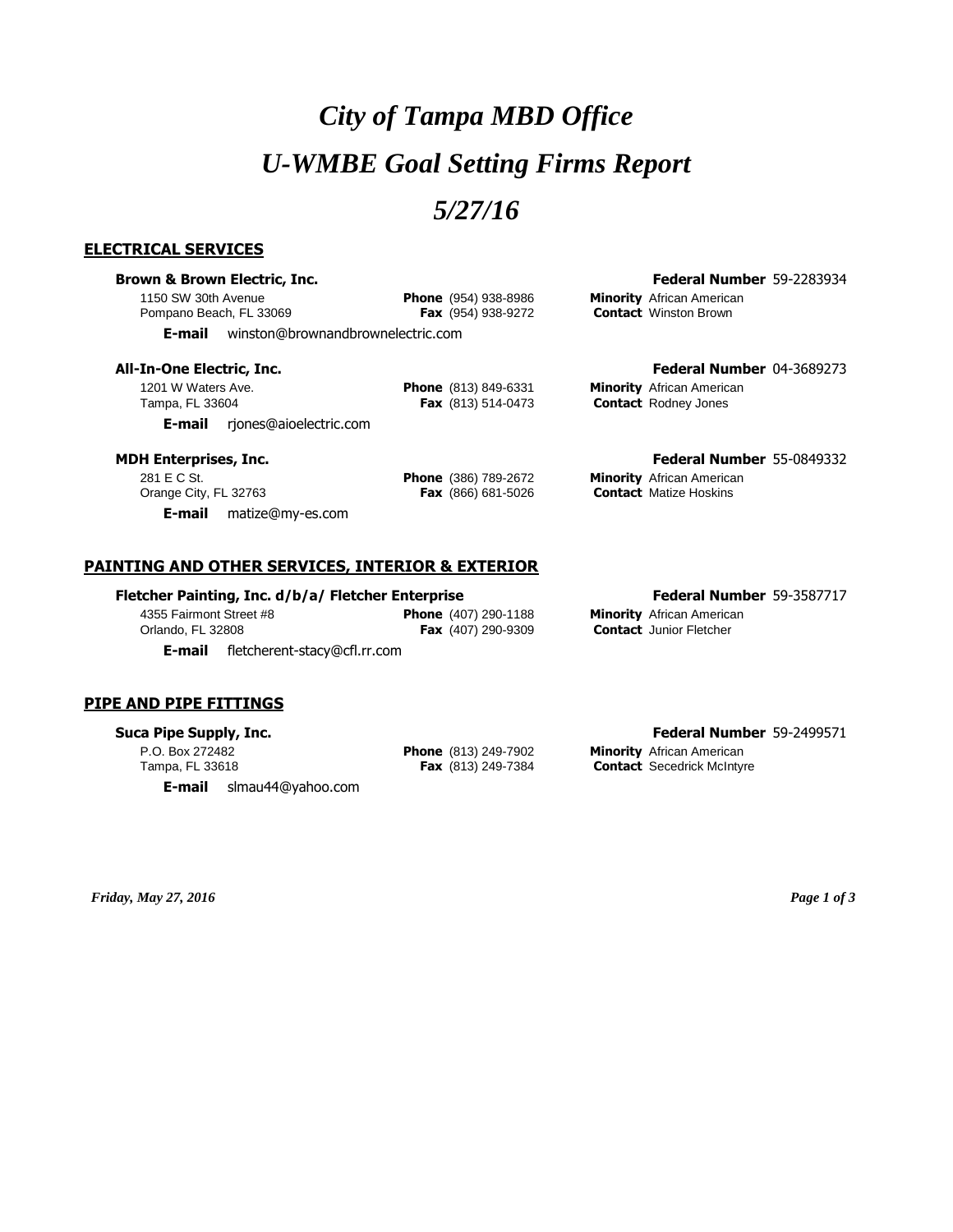# *City of Tampa MBD Office U-WMBE Goal Setting Firms Report 5/27/16*

## **PIPE AND PIPE FITTINGS**

## **DRD Enterprises, LLC Federal Number** 20-4675317

| 4104 Yellowwood Dr.<br>Valrico, FL 33594 |                           |    | <b>Phone</b> (813) 476-9933<br><b>Fax</b> (866) 850-1332 | <b>Minority</b> African American<br><b>Contact</b> Devon Deenah |
|------------------------------------------|---------------------------|----|----------------------------------------------------------|-----------------------------------------------------------------|
| E-mail                                   | ddeenah@drdenterprise.com |    |                                                          |                                                                 |
| Terrell Industries, Inc.                 |                           | -- |                                                          | <b>Federal Number 65-0530148</b>                                |

2067 1st Avenue N **Phone** (727) 823-4424 **Minority** African American St. Petersburg, FL 33713 **Fax** (727) 823-3977 **Contact** Grady Terrell **E-mail** gterrell@verizon.net

### **Suca Pipe Supply, Inc. One Federal Number** 26-3669556

4910 Lowell Road **Phone** (813) 249-7902 **Minority** African American Tampa, FL 33624 **Fax** (813) 249-7384 **Contact** Ashley McIntyre **E-mail** mactwinau1@yahoo.com

## **TRUCKING & HAULING**

### **Logistical Transportation Co., Inc. Federal Number** 59-1988061

P.O. Box 40001 **Phone** (904) 764-3219 **Minority** African American Jacksonville, FL 32203-0001 **Fax** (904) 766-2446 **Contact** Marion Graham, Jr. **E-mail** mgraham@logistical-company.com

P.O. Box 992 **Phone** (813) 629-7210 **Minority** African American Mango, FL 33550 **Fax** (813) 627-9094 **Contact** Nathaniel Johnson **E-mail** jtrucker151@aol.com

## **Sabrina's Trucking, LLC Federal Number** 59-3284380

*Friday, May 27, 2016 Page 2 of 3*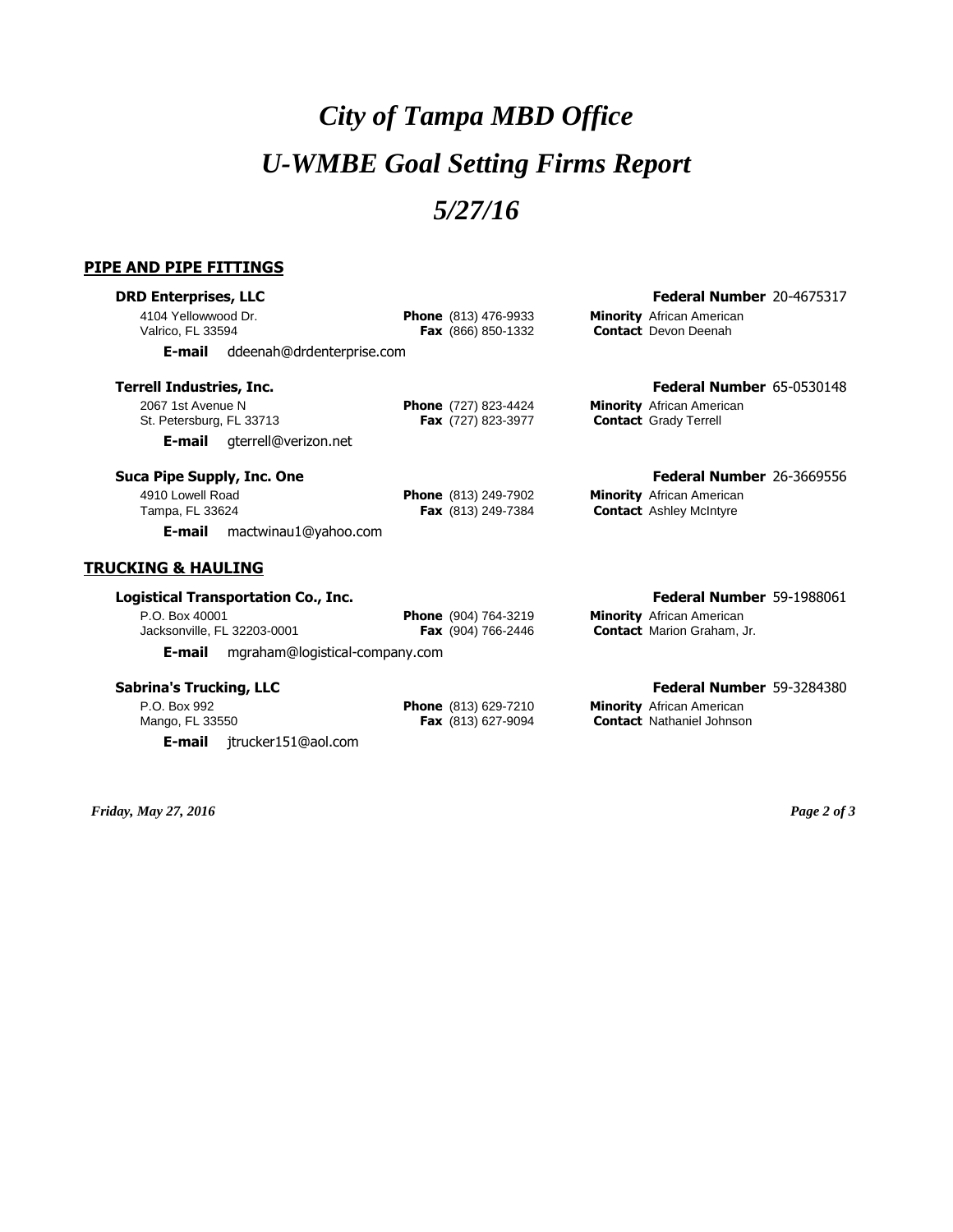# *City of Tampa MBD Office U-WMBE Goal Setting Firms Report 5/27/16*

## **TRUCKING & HAULING**

## **Bay Light, LLC d/b/a Professional Property Services Federal Number 59-1341451**

10105 11th Street North **Phone** (813) 972-4057 **Minority** African American

**Contact** Hyacinth Robinson

**E-mail** paulrobinson22@msn.com

## **Par Development Partners, Inc. Federal Number** 20-5657414

2109 E. Palm Ave., Suite 312 **Phone** (813) 374-2856 **Minority** African American Tampa, FL 33605 **Fax** (866) 594-2505 **Contact** Yancy Wilson

**E-mail** ydwilson@aol.com

*Friday, May 27, 2016 Page 3 of 3*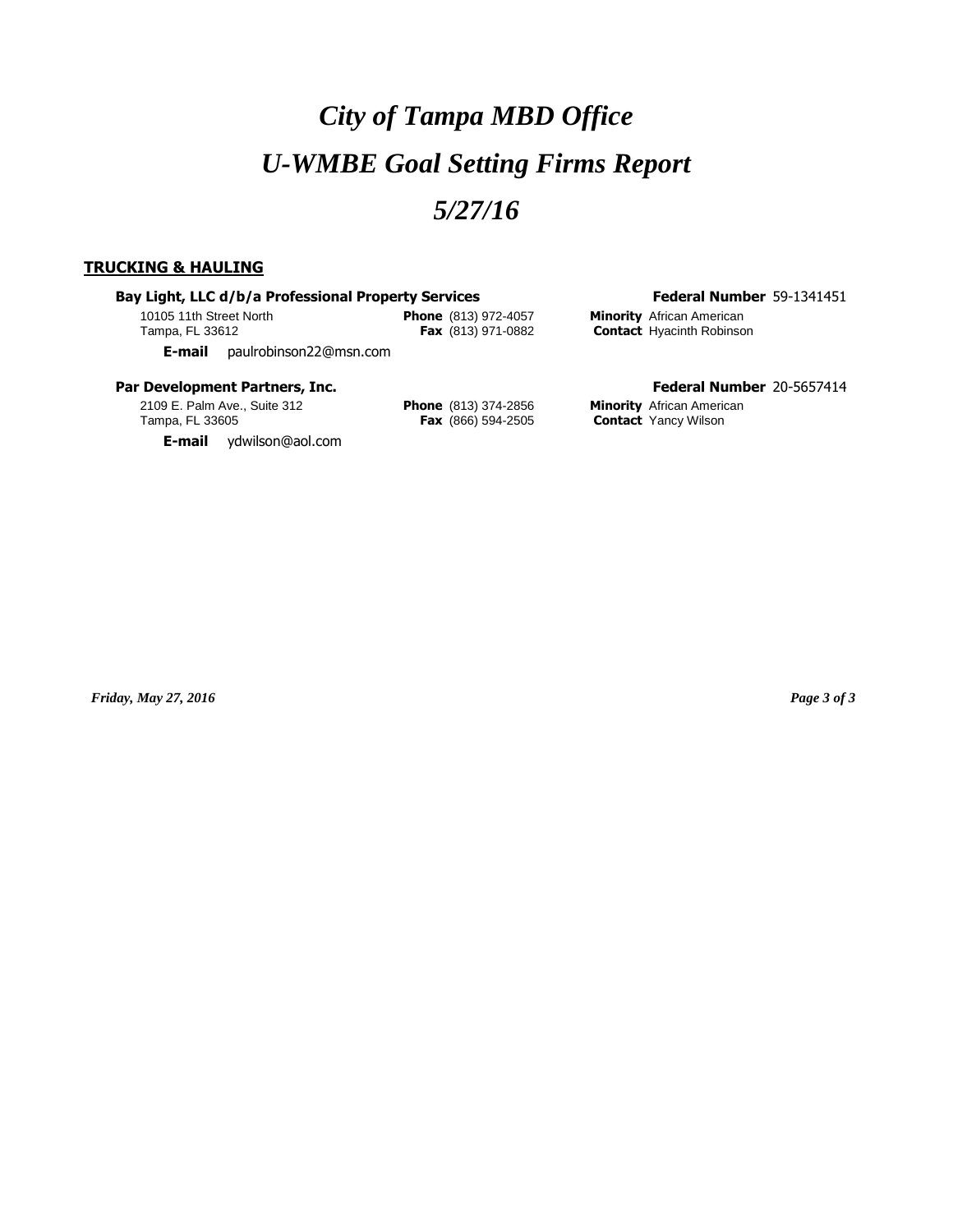## **SLBE Goal Setting Firms Report**

**as of 5/27/2016**

## **CONCRETE, REPAIR AND RESTORATION ONLY**

### **Tampa Bay Construction & Engineering, Inc.** 10503 Palm Cove Ave Tampa, FL 33647 Ahmad Erchid **Contact Minority** Small Business **Federal Number** 59-3713572 **Phone** (813) 984-9898 **Fax** (813) 907-0980 **E-mail** aerchid@tbcei.com **Quick Construction Solutions, LLC** 4501 N. Saint Vincent St. Tampa, FL 33614 Jorge Castro **Fax** (813) 374-5849 **Minority** Small Business **Contact Jorge Castro Federal Number** 90-0972890 **Phone** (813) 377-9997 **E-mail** quickcs@outlook.com **Premier Florida Industrial Services, Inc.** 4916 W. Linebaugh Ave., Ste. 103 Tampa, FL 33624 **Paul Pinet Baul Pinet Contact** Paul Pinet **Minority** Small Business **Federal Number** 45-3577380 **Phone** (813) 569-0412 **Fax** (813) 569-0413 **E-mail** pj@premier-florida.com

## **ELECTRICAL SERVICES**

| <b>Apollo Construction &amp; Engineering Services, Inc.</b> |                                        | Federal Number 59-2811166         |
|-------------------------------------------------------------|----------------------------------------|-----------------------------------|
| P.O. Box 5848                                               | <b>Phone</b> (813) 645-4926            | <b>Minority</b> Small Business    |
| Sun City Center, FL 33571-5848                              | Fax (813) 645-3351                     | <b>Contact Thomas Kamprath</b>    |
|                                                             | E-mail                                 | tkamprath@apollo-construction.com |
| <b>Gaylord / Miller Electric Corp</b>                       |                                        | <b>Federal Number 59-1631953</b>  |
| 602 North Oregon Avenue                                     | <b>Phone</b> (813) 254-4681            | <b>Minority</b> Small Business    |
| Tampa, FL 33606                                             | <b>Fax</b> $(813)$ 254-9473            | <b>Contact</b> James A. Tepper    |
|                                                             | E-mail<br>james.gmelectric@verizon.net |                                   |
| All-In-One Electric, Inc.                                   |                                        | <b>Federal Number 04-3689273</b>  |
| 1201 W Waters Ave.                                          | <b>Phone</b> (813) 849-6331            | <b>Minority</b> Small Business    |
| Tampa, FL 33604                                             | <b>Fax</b> (813) 514-0473              | <b>Contact Rodney Jones</b>       |
|                                                             | E-mail<br>rjones@aioelectric.com       |                                   |

**KWP**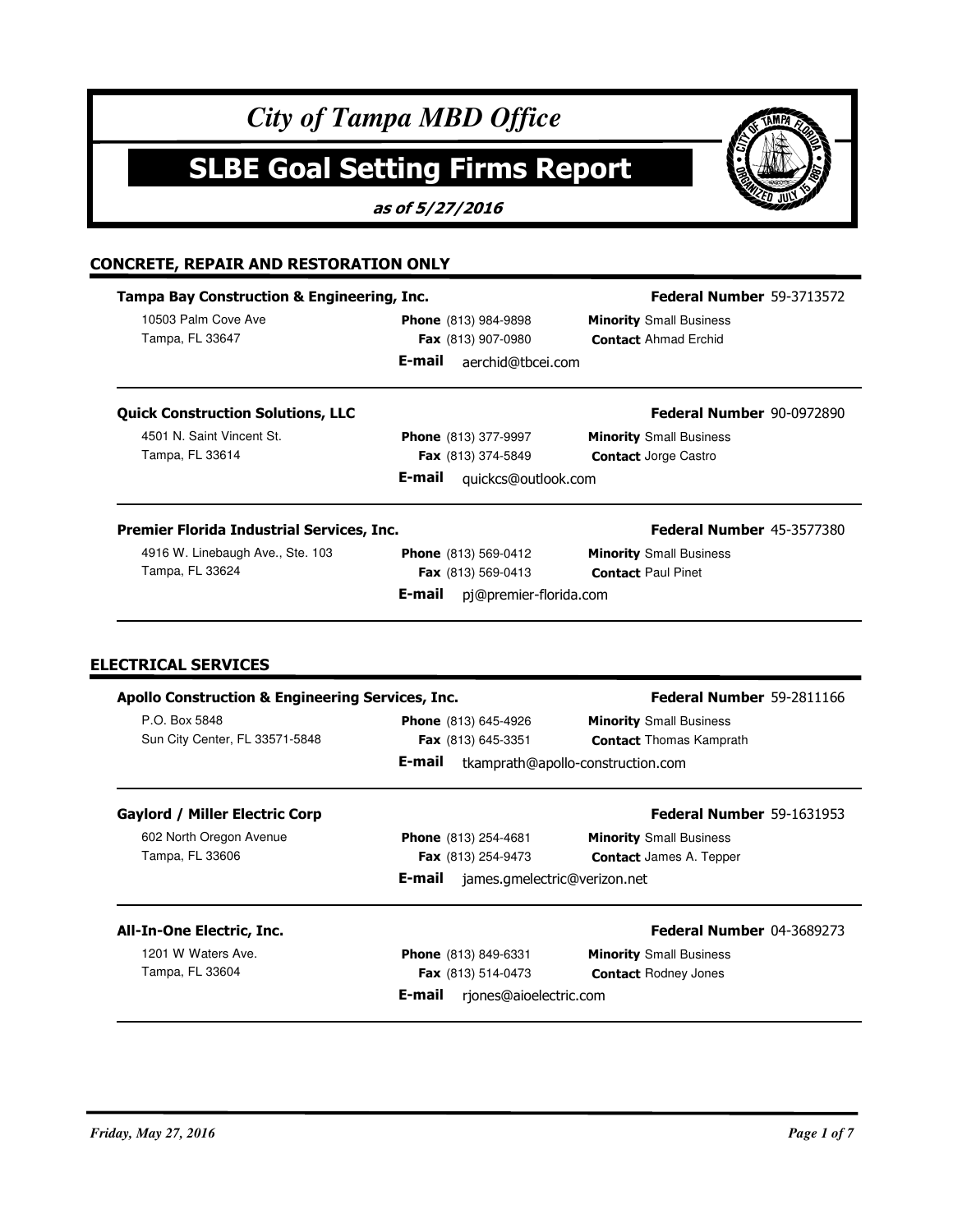|                                         | as of 5/27/2016                        |                                   |
|-----------------------------------------|----------------------------------------|-----------------------------------|
|                                         |                                        |                                   |
| <b>ELECTRICAL SERVICES</b>              |                                        |                                   |
| Crevello Electric, Inc.                 |                                        | <b>Federal Number 59-3559003</b>  |
| 3305 N. Stanley Rd.                     | Phone (813) 986-6106                   | <b>Minority</b> Small Business    |
| Plant City, FL 33565                    | Fax (813) 986-9633                     | <b>Contact Bill Crevello</b>      |
|                                         | E-mail<br>crevelloelectric@gmail.com   |                                   |
| <b>Best Price Electric Service, LLC</b> |                                        | Federal Number 27-1211988         |
| P.O. Box 6516                           | Phone (813) 927-1668                   | <b>Minority</b> Small Business    |
| Seffner, FL 33583                       | Fax (813) 409-3154                     | <b>Contact Frank Fleites</b>      |
|                                         | E-mail                                 | BestPriceElectricServ@hotmail.com |
| <b>Manatee Electric, Inc.</b>           |                                        | Federal Number 59-3454485         |
| 845 Thompson Road                       | <b>Phone</b> (813) 645-7000            | <b>Minority</b> Small Business    |
| Lithia, FL FI                           | Fax (813) 654-7568                     | <b>Contact John Babuka</b>        |
|                                         | E-mail<br>john@reliableelectricusa.com |                                   |
| <b>Aguila Electrical Services, Inc.</b> |                                        | Federal Number 20-0818128         |
| 5708 N 56TH ST                          | Phone (813) 368-9323                   | <b>Minority</b> Small Business    |
| Tampa, FL 33610                         | Fax (813) 884-4092                     | <b>Contact Jael Aguila</b>        |
|                                         | E-mail<br>sales@aguilaelectrical.com   |                                   |
| A American Electrical Contractor, Inc.  |                                        | <b>Federal Number 59-2603773</b>  |
| 9170 126th Avenue N                     | <b>Phone</b> (727) 588-0126            | <b>Minority</b> Small Business    |
| Largo, FL 33773                         | Fax (727) 588-9170                     | <b>Contact Mark Comerford</b>     |
|                                         | E-mail<br>mark.aaec@yahoo.com          |                                   |
| <b>TAMCO Electric, Inc.</b>             |                                        | Federal Number 59-1396630         |
| 4022 W South Avenue                     | Phone (813) 986-3472                   | <b>Minority</b> Small Business    |
| Tampa, FL 33614                         | Fax (813) 986-5979                     | <b>Contact</b> Steven Moates      |
|                                         | E-mail<br>atrujill@tampabay.rr.com     |                                   |

TAMPA FLO  $\overline{\mathbb{A}}$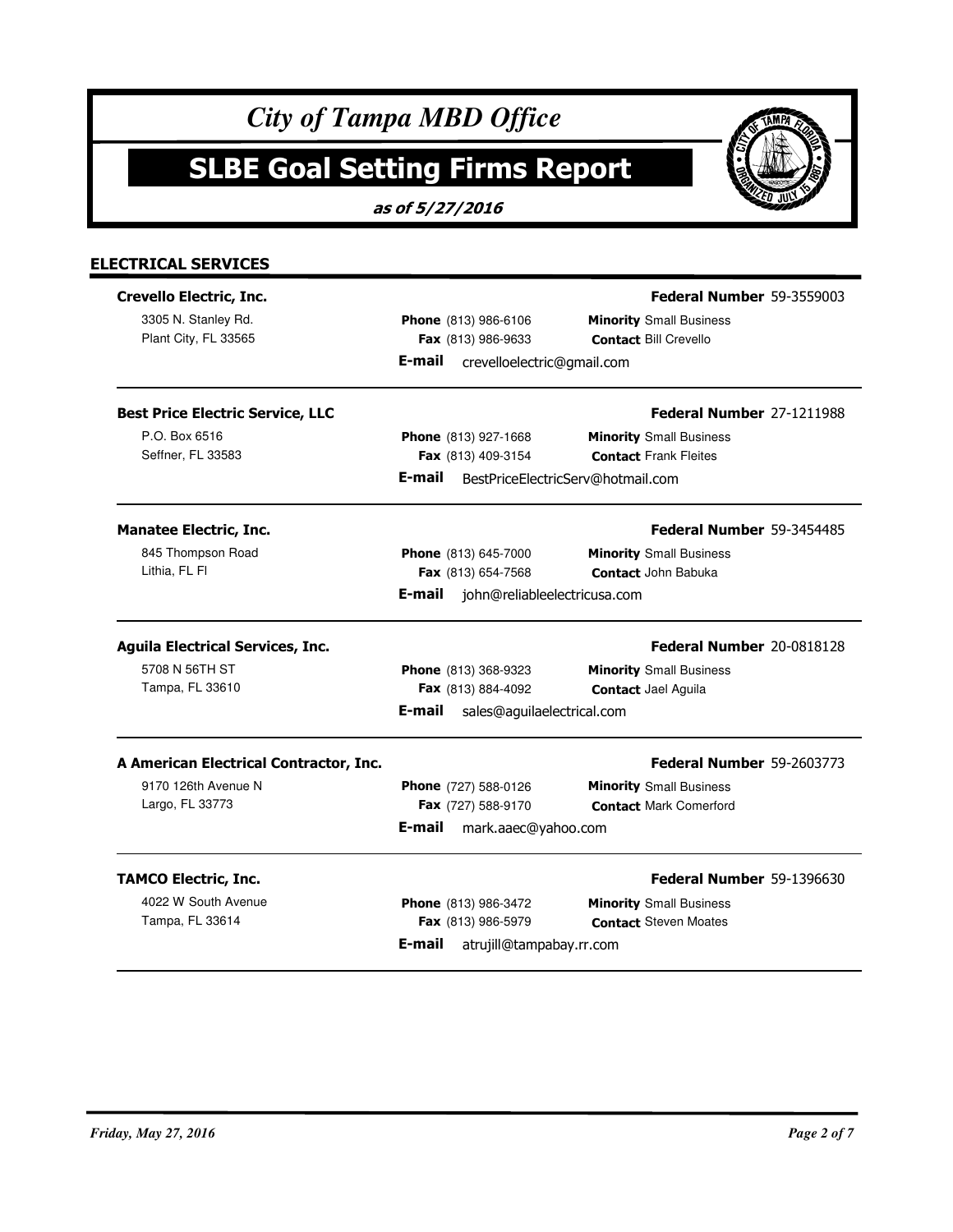|                                                  | as of 5/27/2016                 |                                    |
|--------------------------------------------------|---------------------------------|------------------------------------|
| PAINTING AND OTHER SERVICES, INTERIOR & EXTERIOR |                                 |                                    |
| Harry's Painting & Enterprises, Inc.             |                                 | Federal Number 59-2820441          |
| 5250 Avery Road                                  | Phone (727) 848-1950            | <b>Minority</b> Small Business     |
| New Port Richey, FL 34652                        | Fax (727) 847-3474              | <b>Contact Sherrie Satterfield</b> |
|                                                  | E-mail<br>hp@harryspainting.com |                                    |
| <b>Diversified Coatings &amp; Finishes, Inc.</b> |                                 | <b>Federal Number 59-3460053</b>   |
| 12540 Green Oak Lane                             | Phone (813) 494-5543            | <b>Minority</b> Small Business     |
| Dade City, FL 33525                              | Fax (352) 567-1718              | <b>Contact Bob Cook</b>            |
|                                                  | E-mail<br>bobcookdcf@gmail.com  |                                    |
| <b>C&amp;C Painting Contractors Inc.</b>         |                                 | <b>Federal Number 59-3617521</b>   |
| 8372 Standish Bend Dr.                           | Phone (813) 886-7100            | <b>Minority</b> Small Business     |
| Tampa, FL 33615                                  | Fax (813) 886-7102              | <b>Contact Carlos Cubas</b>        |
|                                                  | E-mail<br>carlos@ccpainting.com |                                    |
| <b>CMK Construction, Inc.</b>                    |                                 | Federal Number 20-1609262          |
| 440 Roberts Rd Suite 1                           | Phone (727) 243-9234            | <b>Minority</b> Small Business     |
| Oldsmar, FL 34677                                | Fax (727) 231-8111              | <b>Contact Manuel Kavouklis</b>    |
|                                                  | E-mail                          | manny@cmkconstructioninc.com       |
| <b>Shepard Contractors, Inc.</b>                 |                                 | <b>Federal Number 59-3708146</b>   |
| 15624 Shoal Creek PI                             | Phone (813) 855-1115            | <b>Minority</b> Small Business     |
| Odessa, FL 33556                                 | Fax (813) 926-0358              | <b>Contact Kenneth Shepard</b>     |
|                                                  | E-mail                          | shepardcontractors@hotmail.com     |
| Leo's Construction, Inc.                         |                                 | Federal Number 51-0456226          |
| 1320 Illinois Ave.                               | Phone (727) 858-0266            | <b>Minority</b> Small Business     |
| Palm Harbor, FL 34683                            | Fax (727) 784-3182              | <b>Contact Travis Smudde</b>       |
|                                                  | E-mail                          | LeosConstructionInc@yahoo.com      |
| <b>Elite Industrial Painting, Inc.</b>           |                                 | Federal Number 90-0658000          |
| 55 Dodecanese Blvd                               | Phone (727) 487-3636            | <b>Minority</b> Small Business     |
| Tarpon Springs, FL 34689                         | Fax (727) 940-5224              | <b>Contact Theofilos Manglis</b>   |
|                                                  | E-mail<br>Tula@eipainting.com   |                                    |

## *Friday, May 27, 2016 Page 3 of 7*

TAMPA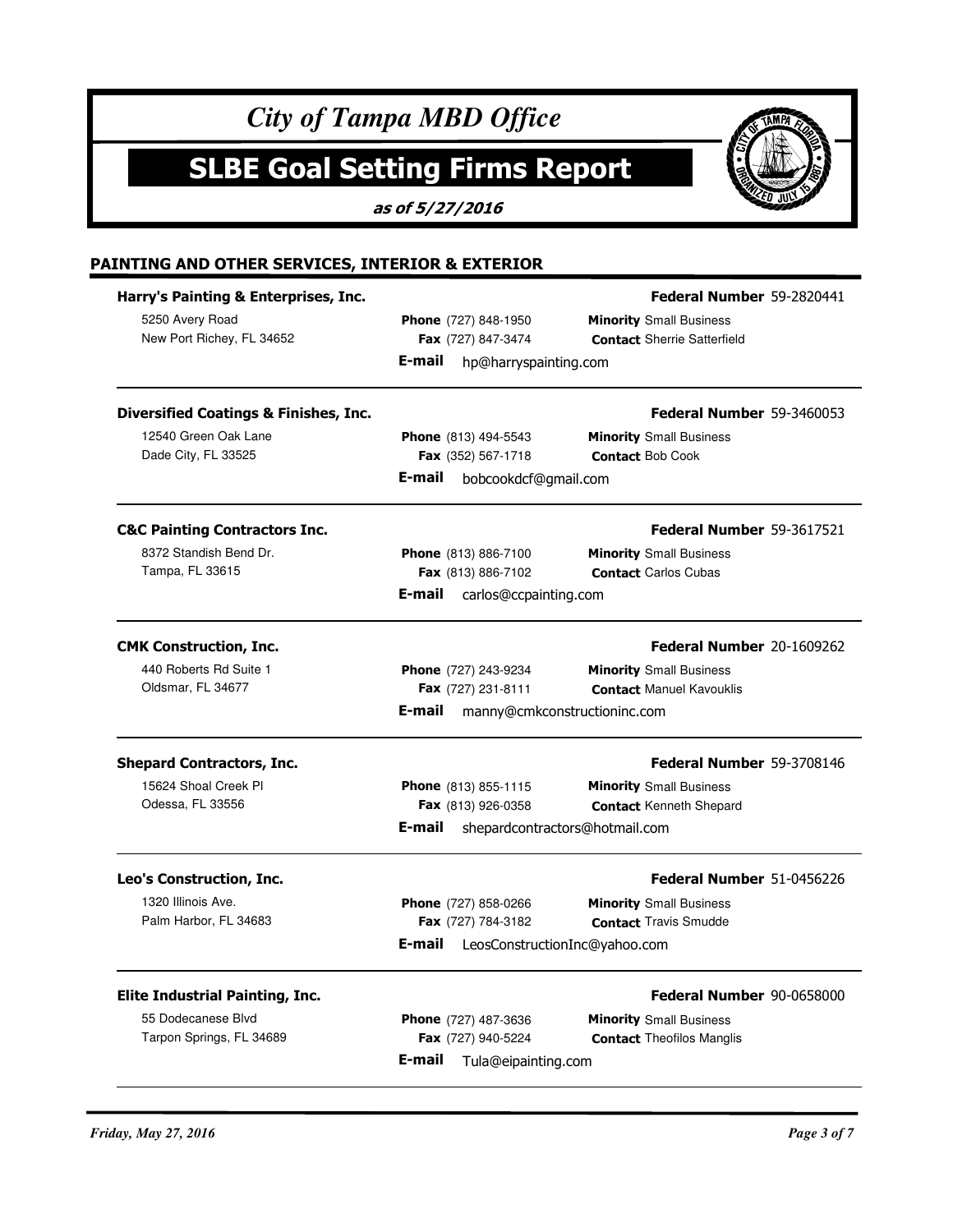# **SLBE Goal Setting Firms Report**

**as of 5/27/2016**



## **ISLAND PAINTING & WATERPROOFING, INC.**

5608 N Church Avenue

**Phone** (813) 500-3869 **Fax** (813) 500-4001 **E-mail** info@islandpaintingtb.com

## **Federal Number** 20-4840500

**MP** 

Tampa, FL 33614 **Fax** (813) 500-4001 **Contact** JAIME CAMPUZANO **Minority** Small Business

## **PIPE AND PIPE FITTINGS**

| Suca Pipe Supply, Inc.               |                                     | Federal Number 59-2499571         |
|--------------------------------------|-------------------------------------|-----------------------------------|
| P.O. Box 272482                      | <b>Phone</b> (813) 249-7902         | <b>Minority</b> Small Business    |
| Tampa, FL 33618                      | Fax (813) 249-7384                  | <b>Contact Secedrick McIntyre</b> |
|                                      | E-mail<br>slmau44@yahoo.com         |                                   |
| 2 Meyer Corp.                        |                                     | Federal Number 56-2384669         |
| 6308 Lake Sunrise Dr.                | <b>Phone</b> (813) 645-3150         | <b>Minority</b> Small Business    |
| Apollo Beach, FL 33572               | Fax (813) 645-5634                  | <b>Contact Melissa Gugliotti</b>  |
|                                      | E-mail<br>Renatonjr@aol.com         |                                   |
| <b>DRD Enterprises, LLC</b>          |                                     | Federal Number 20-4675317         |
| 4104 Yellowwood Dr.                  | Phone (813) 476-9933                | <b>Minority</b> Small Business    |
| Valrico, FL 33594                    | Fax (866) 850-1332                  | <b>Contact Devon Deenah</b>       |
|                                      | E-mail<br>ddeenah@drdenterprise.com |                                   |
| <b>Larsen Civil Construction LLC</b> |                                     | Federal Number 20-3567884         |
| 10456 66th Street                    | Phone (727) 547-8100                | <b>Minority</b> Small Business    |
| Pinellas Park, FL 33782              | Fax (727) 547-8101                  | <b>Contact Benjamin Larsen</b>    |
|                                      | E-mail<br>ben@tsctampa.com          |                                   |
| Mar Supply Co.                       |                                     | Federal Number 27-0206845         |

1660 63rd Avenue East

Bradenton, FL 34203 **Fax** (941) 761-6500 **Contact** Raul Corona **Phone** (941) 286-3240 **Fax** (941) 761-6500 **E-mail** info@marsupplyco.com

**Minority** Small Business

## *Friday, May 27, 2016 Page 4 of 7*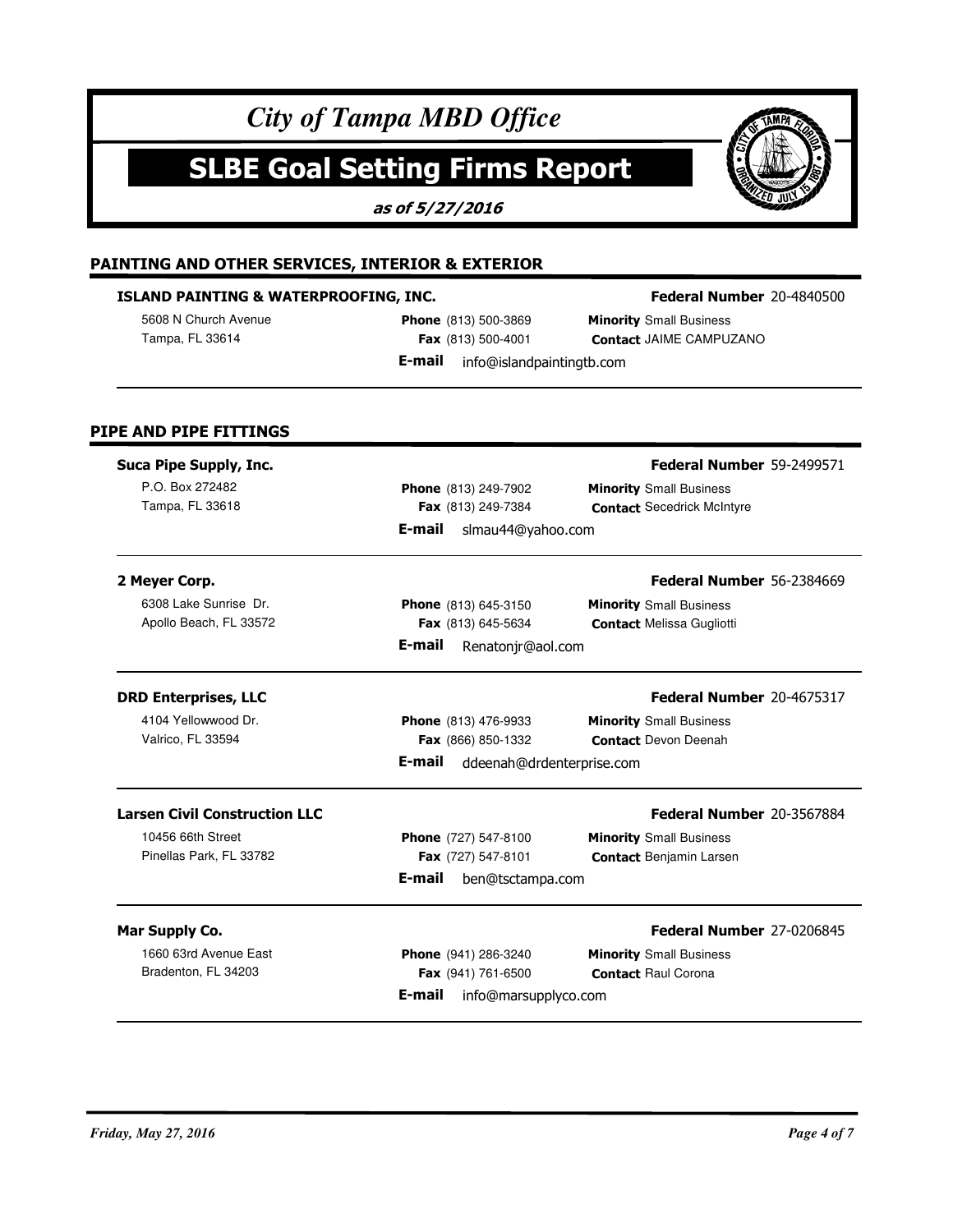# **SLBE Goal Setting Firms Report**

**as of 5/27/2016**

## **PIPE AND PIPE FITTINGS**

| <b>Terrell Industries, Inc.</b>                     |                                                     | Federal Number 65-0530148                                                                                             |
|-----------------------------------------------------|-----------------------------------------------------|-----------------------------------------------------------------------------------------------------------------------|
| 2067 1st Avenue N                                   | Phone (727) 823-4424                                | <b>Minority</b> Small Business                                                                                        |
| St. Petersburg, FL 33713                            | Fax (727) 823-3977                                  | <b>Contact Grady Terrell</b>                                                                                          |
|                                                     | E-mail<br>gterrell@verizon.net                      |                                                                                                                       |
| Suca Pipe Supply, Inc. One                          |                                                     | Federal Number 26-3669556                                                                                             |
| 4910 Lowell Road                                    | Phone (813) 249-7902                                | <b>Minority</b> Small Business                                                                                        |
| Tampa, FL 33624                                     | Fax (813) 249-7384                                  | <b>Contact Ashley McIntyre</b>                                                                                        |
|                                                     | E-mail<br>mactwinau1@yahoo.com                      |                                                                                                                       |
| <b>ASAP Fabrication, Inc.</b>                       |                                                     | Federal Number 45-4589570                                                                                             |
| 5340 W. US Highway 92 W                             | Phone (813) 752-1999                                | <b>Minority</b> Small Business                                                                                        |
| Plant City, FL 33566                                | Fax (813) 752-1997                                  | <b>Contact Patricia Haynes</b>                                                                                        |
|                                                     | E-mail                                              | hp.hynes@asapfabrication.com                                                                                          |
| <b>TRUCKING &amp; HAULING</b>                       |                                                     |                                                                                                                       |
| <b>Sabrina's Trucking, LLC</b><br>P.O. Box 992      | Phone (813) 629-7210                                | <b>Minority</b> Small Business                                                                                        |
| Mango, FL 33550                                     | Fax (813) 627-9094<br>E-mail<br>jtrucker151@aol.com | <b>Contact Nathaniel Johnson</b>                                                                                      |
| <b>Sunrise Utility Construction, Inc.</b>           |                                                     |                                                                                                                       |
| P.O. Box 272293                                     | Phone (813) 949-3749                                | <b>Minority</b> Small Business                                                                                        |
| Tampa, FL 33688-2293                                | Fax (813) 949-0408                                  | <b>Contact Lisa Nehrboss</b>                                                                                          |
|                                                     | E-mail<br>LMNBOSS@AOL.COM                           |                                                                                                                       |
| Bay Light, LLC d/b/a Professional Property Services |                                                     |                                                                                                                       |
| 10105 11th Street North                             | Phone (813) 972-4057                                | Federal Number 59-3284380<br>Federal Number 59-3034012<br>Federal Number 59-1341451<br><b>Minority</b> Small Business |
| Tampa, FL 33612                                     | Fax (813) 971-0882                                  | <b>Contact Hyacinth Robinson</b>                                                                                      |

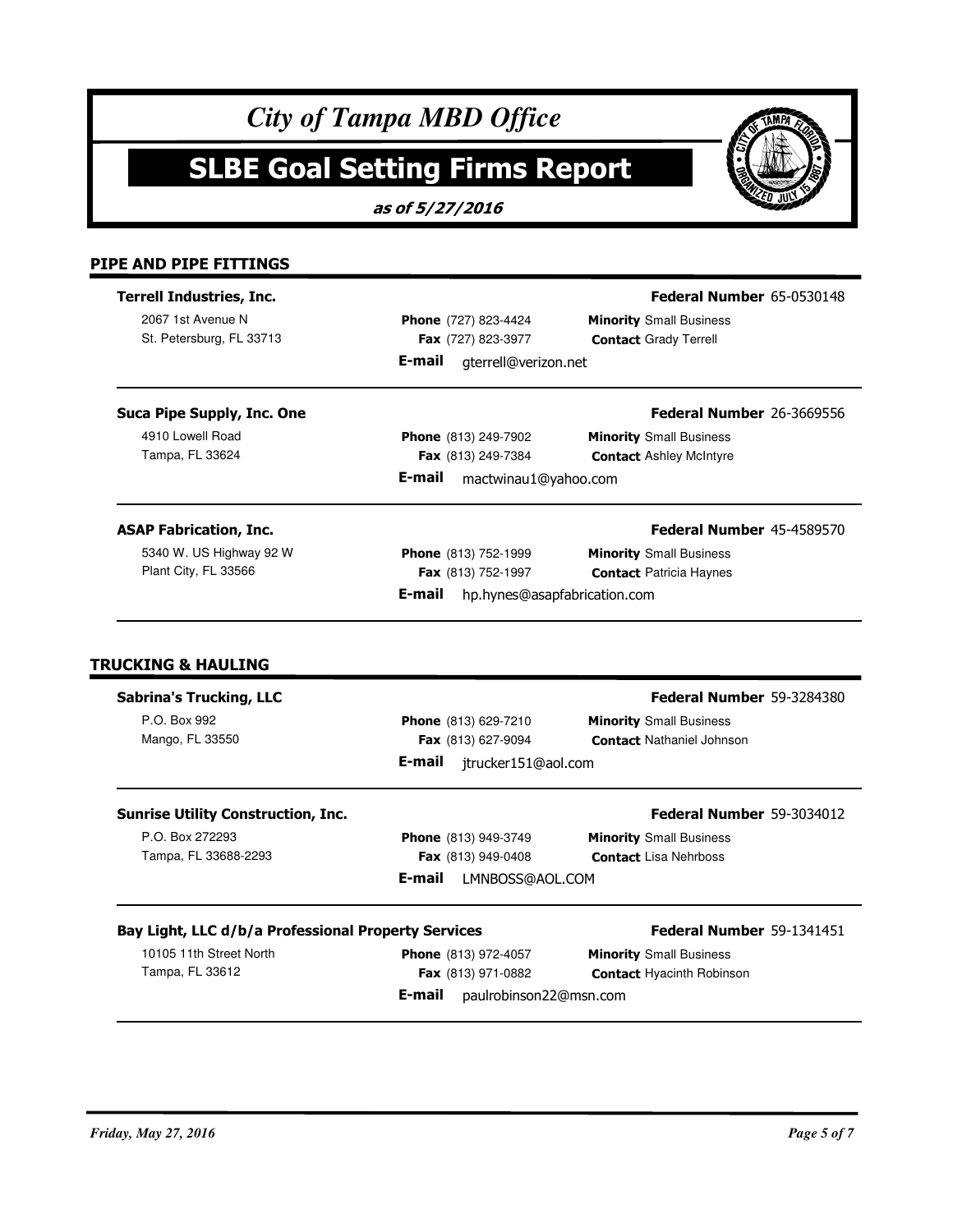|                                                                                                | <b>SLBE Goal Setting Firms Report</b><br>as of 5/27/2016                              |                                                                                                    |
|------------------------------------------------------------------------------------------------|---------------------------------------------------------------------------------------|----------------------------------------------------------------------------------------------------|
| <b>TRUCKING &amp; HAULING</b>                                                                  |                                                                                       |                                                                                                    |
| Par Development Partners, Inc.<br>2109 E. Palm Ave., Suite 312<br>Tampa, FL 33605              | Phone (813) 374-2856<br>Fax (866) 594-2505<br>ydwilson@aol.com<br>E-mail              | Federal Number 20-5657414<br><b>Minority</b> Small Business<br><b>Contact Yancy Wilson</b>         |
| <b>Suarez Grading Enterprises, Inc.</b><br>P.O. Box 89579<br>Tampa, FL 33689                   | Phone (813) 663-9037<br>Fax (813) 620-4158<br>E-mail<br>l.martinez@suarezgrading.com  | Federal Number 84-1681751<br><b>Minority</b> Small Business<br><b>Contact Pedro Suarez</b>         |
| J M J Hauling, Inc.<br>13810 Golf Course Road<br>Parrish, FL 34219                             | Phone (917) 544-9741<br>Fax (941) 721-6932<br>E-mail<br>mvachu@tampabay.rr.com        | <b>Federal Number 32-0270935</b><br><b>Minority</b> Small Business<br><b>Contact Bachu Maniram</b> |
| <b>Ortzak Construction Group, LLC</b><br>13014 N. Dale Mabry Hwy, Suite 623<br>Tampa, FL 33618 | Phone (813) 961-6023<br>Fax (813) 961-6023<br>E-mail<br>dcastro@ortzak.com            | Federal Number 45-4837502<br><b>Minority</b> Small Business<br><b>Contact Daniel Castro</b>        |
| <b>Tulipan Trucking, LLC</b><br>4051 Benson Avenue North<br>St. Petersburg, FL 33713-2248      | Phone (786) 768-0928<br>Fax<br>E-mail<br>ycamachoallied@aol.com                       | Federal Number 45-1844694<br><b>Minority</b> Small Business<br><b>Contact</b>                      |
| <b>OGONZALEZ TRUCKING INC</b><br>4108 DELLBROOK DR<br>Tampa, FL 33624                          | Phone (813) 961-8158<br>Fax (813) 961-8158<br>E-mail<br>SOGARA4@VERIZON.NET           | Federal Number 20-2502525<br><b>Minority</b> Small Business<br><b>Contact OMAR GONZALEZ</b>        |
| <b>SUAREZ HAULING INC</b><br>3529 FOXWOOD BLVD<br>WESLEY CHAPEL, FL 33543-5158                 | <b>Phone</b> (813) 420-7557<br>Fax (813) 420-7557<br>E-mail<br>MIGDY.SUAREZ@YAHOO.COM | Federal Number 46-2001438<br><b>Minority</b> Small Business<br><b>Contact MIGDY SUAREZ</b>         |

OF TAMPA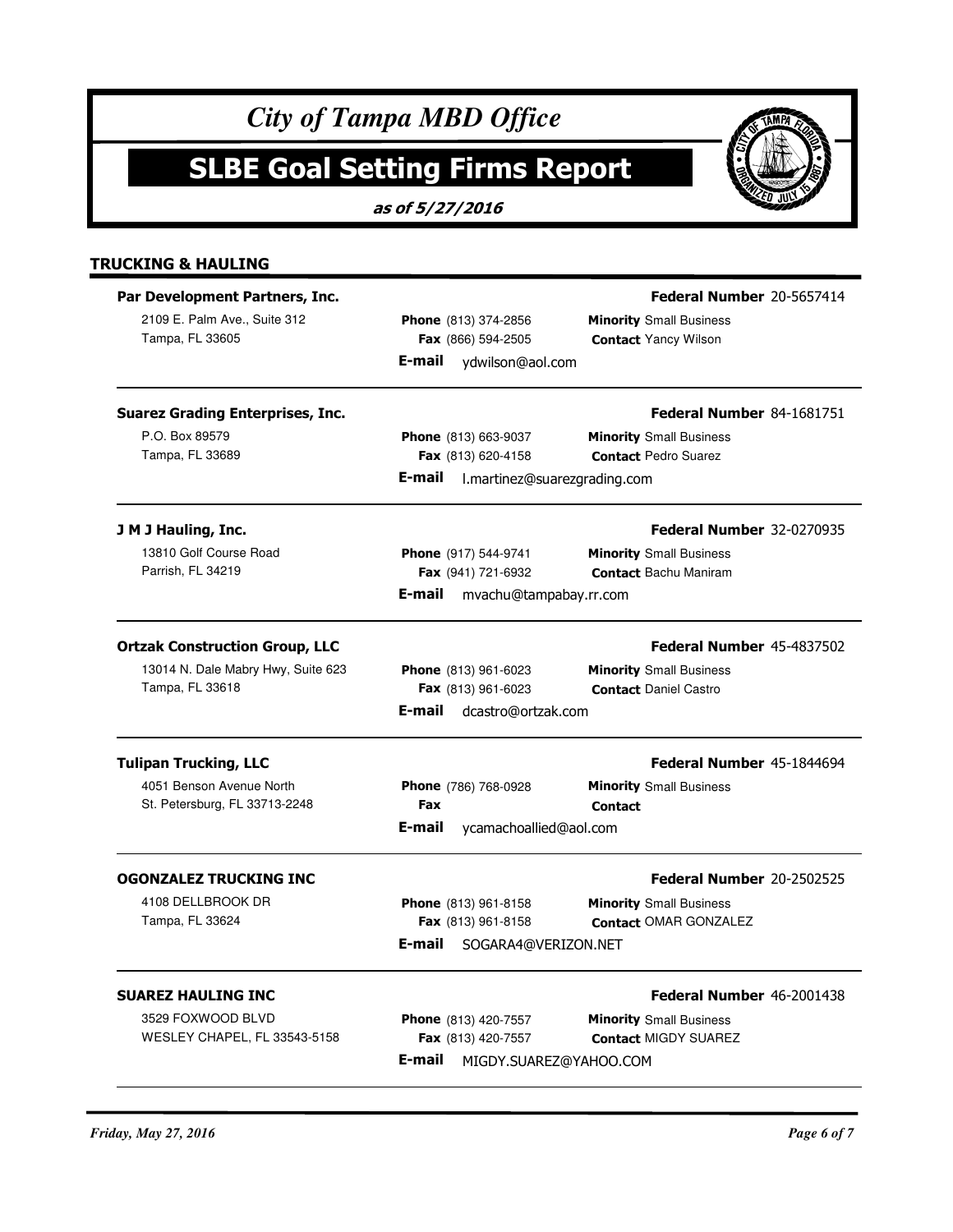# **SLBE Goal Setting Firms Report**

**as of 5/27/2016**



## **Jansay Trucking, LLC**

4542 W. Minnehaha Streeet

**Phone** (813) 300-1846 **Fax** (813) 885-4214 **Federal Number** 47-2179144

Tampa, FL 33614 **Adri**ana Fernandez **Fax** (813) 885-4214 **Contact** Adriana Fernandez **Minority** Small Business

**E-mail** jansayTrucking@gmail.com

## **SLBE Contract Goal**

**Goal** 17.6%

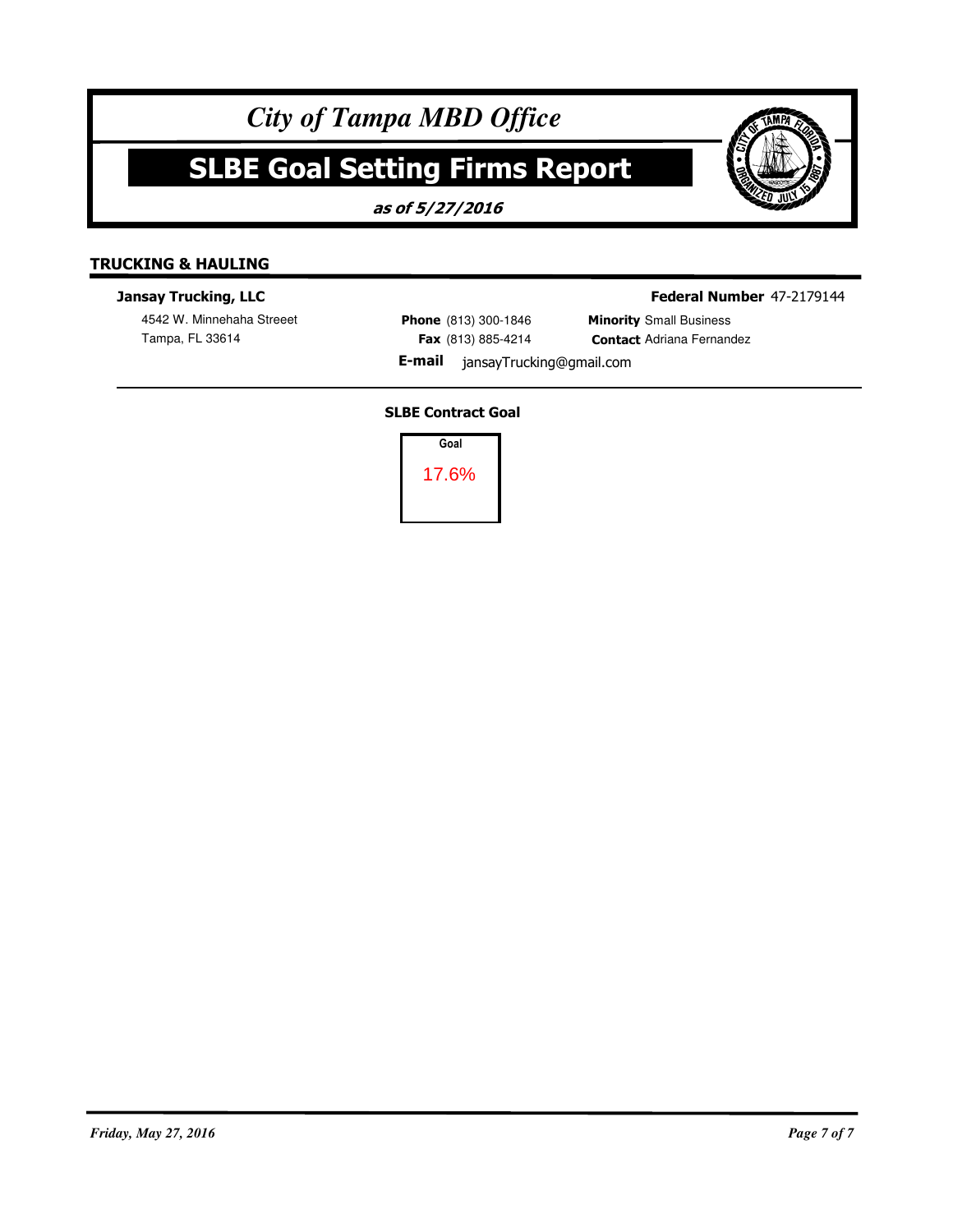**Project 15-C-00021 (HFC AWTP HPO Gearbox/Mixer Upgrades Piping Replacement)**

| # Of         |                                   | <b>Federal</b> |                                      | <b>Phone</b>     | SLBE/WMBE             |                                         |                   |                          |                                   |
|--------------|-----------------------------------|----------------|--------------------------------------|------------------|-----------------------|-----------------------------------------|-------------------|--------------------------|-----------------------------------|
| <b>Firms</b> | <b>Company Name</b>               | <b>Number</b>  | <b>Address</b>                       | <b>Number</b>    | <b>CLASS</b>          | City, State, Zip Code                   | <b>Fax Number</b> | <b>Contact Name</b>      | <b>Contact Email</b>              |
|              |                                   |                |                                      |                  |                       |                                         |                   |                          |                                   |
|              | 2 Meyer Corp.                     |                | 56-2384669 6308 Lake Sunrise Dr.     | (813) 645-3150   |                       | Small Business   Apollo Beach, FL 33572 | (813) 645-5634    | Melissa Gugliotti        | Renatonir@aol.com                 |
|              | A American Electrical Contractor, |                |                                      |                  |                       |                                         |                   |                          |                                   |
| 2            | Inc.                              |                | 59-2603773 9170 126th Avenue N       | (727) 588-0126   | <b>Small Business</b> | Largo, FL 33773                         | (727) 588-9170    | Mark Comerford           | mark.aaec@yahoo.com               |
|              |                                   |                |                                      |                  |                       |                                         |                   |                          |                                   |
| 3            | Aguila Electrical Services, Inc.  |                | 20-0818128 5708 N 56TH ST            | (813) 368-9323   | <b>Small Business</b> | Tampa, FL 33610                         | (813) 884-4092    | Jael Aguila              | sales@aguilaelectrical.com        |
|              |                                   |                |                                      |                  |                       |                                         |                   |                          |                                   |
| 4            | All-In-One Electric, Inc.         |                | 04-3689273 1201 W Waters Ave.        | (813) 849-6331   | <b>SLBE/BBE</b>       | Tampa, FL 33604                         | (813) 514-0473    | Rodney Jones             | rjones@aioelectric.com            |
|              | Apollo Construction & Engineering |                |                                      |                  |                       | Sun City Center, FL 33571-              |                   |                          | tkamprath@apollo-                 |
| 5            | Services, Inc.                    |                | 59-2811166 P.O. Box 5848             | (813) 645-4926   | <b>Small Business</b> | 5848                                    | (813) 645-3351    | <b>Thomas Kamprath</b>   | construction.com                  |
|              |                                   |                |                                      |                  |                       |                                         |                   |                          |                                   |
| 6            | ASAP Fabrication, Inc.            |                | 45-4589570 5340 W. US Highway 92 W   | (813) 752-1999   | <b>Small Business</b> | Plant City, FL 33566                    | (813) 752-1997    | Patricia Haynes          | hp.hynes@asapfabrication.com      |
|              |                                   |                |                                      |                  |                       |                                         |                   |                          |                                   |
|              | Bay Light, LLC d/b/a Professional |                |                                      |                  |                       |                                         |                   |                          |                                   |
|              | <b>Property Services</b>          |                | 59-1341451   10105 11th Street North | (813) 972-4057   | <b>SLBE/BBE</b>       | Tampa, FL 33612                         | (813) 971-0882    | <b>Hyacinth Robinson</b> | paulrobinson22@msn.com            |
|              |                                   |                |                                      |                  |                       |                                         |                   |                          |                                   |
| 8            | Best Price Electric Service, LLC  |                | 27-1211988 P.O. Box 6516             | (813) 927-1668   |                       | Small Business   Seffner, FL 33583      | (813) 409-3154    | <b>Frank Fleites</b>     | BestPriceElectricServ@hotmail.com |
|              |                                   |                |                                      |                  | African               |                                         |                   |                          | winston@brownandbrownelectric.c   |
| 9            | Brown & Brown Electric, Inc.      |                | 59-2283934 1150 SW 30th Avenue       | (954) 938-8986   | American              | Pompano Beach, FL 33069                 | (954) 938-9272    | <b>Winston Brown</b>     | om                                |
|              |                                   |                |                                      |                  |                       |                                         |                   |                          |                                   |
| 10           | C&C Painting Contractors Inc.     |                | 59-3617521 8372 Standish Bend Dr.    | (813) 886-7100   | <b>Small Business</b> | Tampa, FL 33615                         | (813) 886-7102    | Carlos Cubas             | carlos@ccpainting.com             |
|              |                                   |                |                                      |                  |                       |                                         |                   |                          |                                   |
| 11           | CMK Construction, Inc.            |                | 20-1609262 440 Roberts Rd Suite 1    | (727) 243-9234   | <b>Small Business</b> | Oldsmar, FL 34677                       | (727) 231-8111    | <b>Manuel Kavouklis</b>  | manny@cmkconstructioninc.com      |
|              |                                   |                |                                      |                  |                       |                                         |                   |                          |                                   |
| 12           | Crevello Electric, Inc.           |                | 59-3559003 3305 N. Stanley Rd.       | $(813)$ 986-6106 |                       | Small Business   Plant City, FL 33565   | (813) 986-9633    | <b>Bill Crevello</b>     | crevelloelectric@gmail.com        |

**African American/Black Business Enterprises (BBE) may count toward the subcontract goal. Refer to MBD Form 70-Procurement Guidelines**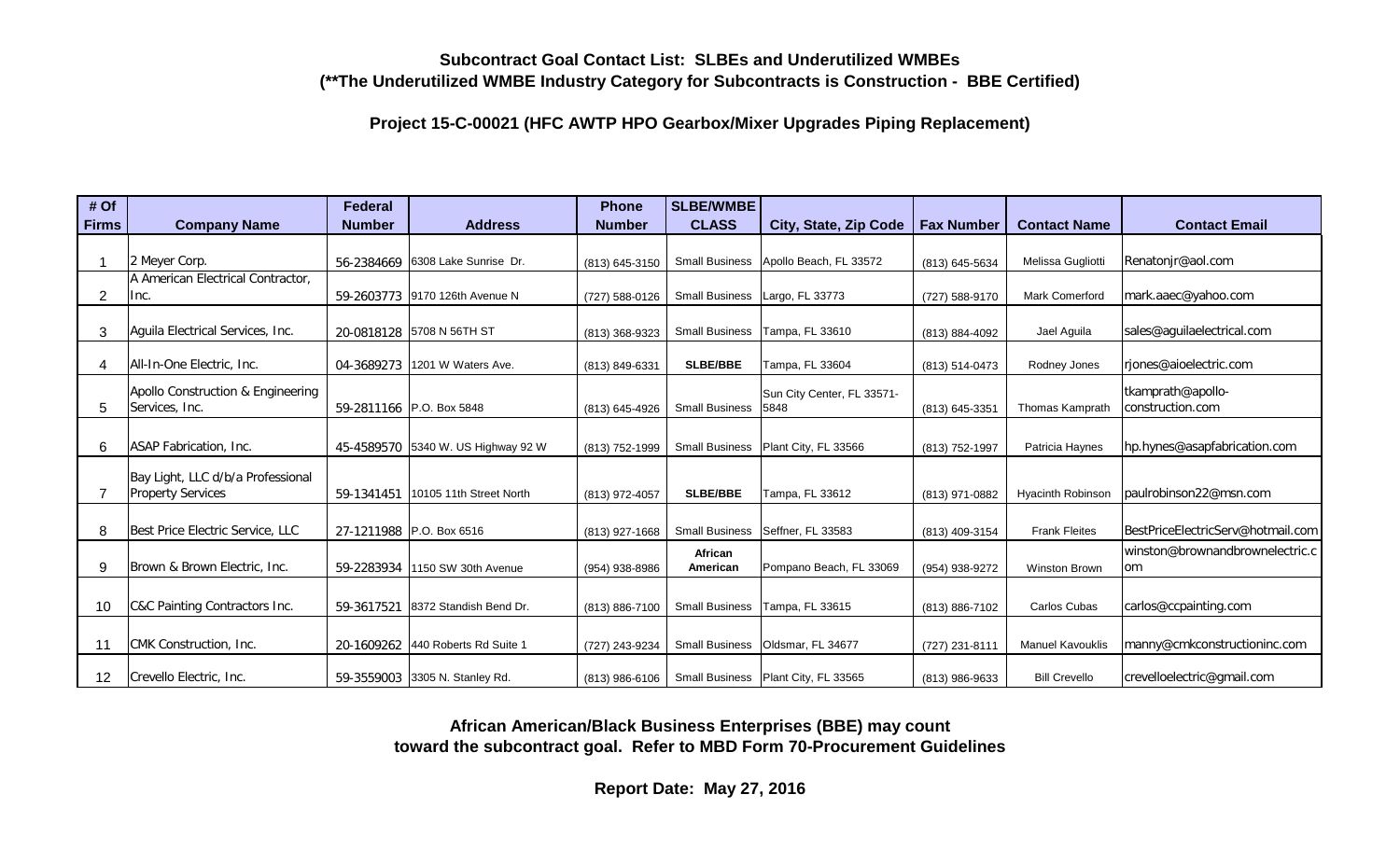**Project 15-C-00021 (HFC AWTP HPO Gearbox/Mixer Upgrades Piping Replacement)**

| # Of         |                                      | <b>Federal</b> |                                      | <b>Phone</b>   | SLBE/WMBE             |                                        |                   |                            |                                             |
|--------------|--------------------------------------|----------------|--------------------------------------|----------------|-----------------------|----------------------------------------|-------------------|----------------------------|---------------------------------------------|
| <b>Firms</b> | <b>Company Name</b>                  | <b>Number</b>  | <b>Address</b>                       | <b>Number</b>  | <b>CLASS</b>          | City, State, Zip Code                  | <b>Fax Number</b> | <b>Contact Name</b>        | <b>Contact Email</b>                        |
|              | Diversified Coatings & Finishes,     |                |                                      |                |                       |                                        |                   |                            |                                             |
| 13           | Inc.                                 | 59-3460053     | 12540 Green Oak Lane                 | (813) 494-5543 | <b>Small Business</b> | Dade City, FL 33525                    | (352) 567-1718    | <b>Bob Cook</b>            | bobcookdcf@gmail.com                        |
|              |                                      |                |                                      |                |                       |                                        |                   |                            |                                             |
| 14           | DRD Enterprises, LLC                 |                | 20-4675317   4104 Yellowwood Dr.     | (813) 476-9933 | <b>SLBE/BBE</b>       | Valrico, FL 33594                      | (866) 850-1332    | Devon Deenah               | ddeenah@drdenterprise.com                   |
|              |                                      |                |                                      |                |                       |                                        |                   |                            |                                             |
| 15           | Elite Industrial Painting, Inc.      |                | 90-0658000 55 Dodecanese Blvd        | (727) 487-3636 | <b>Small Business</b> | Tarpon Springs, FL 34689               | (727) 940-5224    | <b>Theofilos Manglis</b>   | Tula@eipainting.com                         |
|              | Fletcher Painting, Inc. d/b/a/       |                |                                      |                | African               |                                        |                   |                            |                                             |
| 16           | Fletcher Enterprise                  |                | 59-3587717 4355 Fairmont Street #8   | (407) 290-1188 | American              | Orlando, FL 32808                      | (407) 290-9309    | Junior Fletcher            | fletcherent-stacy@cfl.rr.com                |
|              |                                      |                |                                      |                |                       |                                        |                   |                            |                                             |
| 17           | Gaylord / Miller Electric Corp       |                | 59-1631953 602 North Oregon Avenue   | (813) 254-4681 | <b>Small Business</b> | Tampa, FL 33606                        | (813) 254-9473    | James A. Tepper            | james.gmelectric@verizon.net                |
|              |                                      |                |                                      |                |                       |                                        |                   |                            |                                             |
|              |                                      |                |                                      |                |                       |                                        |                   |                            |                                             |
| 18           | Harry's Painting & Enterprises, Inc. |                | 59-2820441 5250 Avery Road           | (727) 848-1950 | <b>Small Business</b> | New Port Richey, FL 34652              | (727) 847-3474    | <b>Sherrie Satterfield</b> | hp@harryspainting.com                       |
|              | <b>ISLAND PAINTING &amp;</b>         |                |                                      |                |                       |                                        |                   |                            |                                             |
| 19           | WATERPROOFING, INC.                  |                | 20-4840500 5608 N Church Avenue      | (813) 500-3869 | <b>Small Business</b> | Tampa, FL 33614                        | (813) 500-4001    |                            | JAIME CAMPUZANO   info@islandpaintingtb.com |
|              |                                      |                |                                      |                |                       |                                        |                   |                            |                                             |
| 20           | J M J Hauling, Inc.                  |                | 32-0270935   13810 Golf Course Road  | (917) 544-9741 | <b>Small Business</b> | Parrish, FL 34219                      | (941) 721-6932    | Bachu Maniram              | mvachu@tampabay.rr.com                      |
|              |                                      |                |                                      |                |                       |                                        |                   |                            |                                             |
| 21           | Jansay Trucking, LLC                 |                | 47-2179144 4542 W. Minnehaha Streeet | (813) 300-1846 | <b>Small Business</b> | Tampa, FL 33614                        | (813) 885-4214    | Adriana Fernandez          | jansayTrucking@gmail.com                    |
|              |                                      |                |                                      |                |                       |                                        |                   |                            |                                             |
| 22           | Larsen Civil Construction LLC        | 20-3567884     | 10456 66th Street                    | (727) 547-8100 | <b>Small Business</b> | Pinellas Park, FL 33782                | (727) 547-8101    | Benjamin Larsen            | ben@tsctampa.com                            |
|              |                                      |                |                                      |                |                       |                                        |                   |                            |                                             |
| 23           | Leo's Construction, Inc.             |                | 51-0456226   1320 Illinois Ave.      | (727) 858-0266 |                       | Small Business   Palm Harbor, FL 34683 | (727) 784-3182    | <b>Travis Smudde</b>       | LeosConstructionInc@yahoo.com               |

**African American/Black Business Enterprises (BBE) may count toward the subcontract goal. Refer to MBD Form 70-Procurement Guidelines**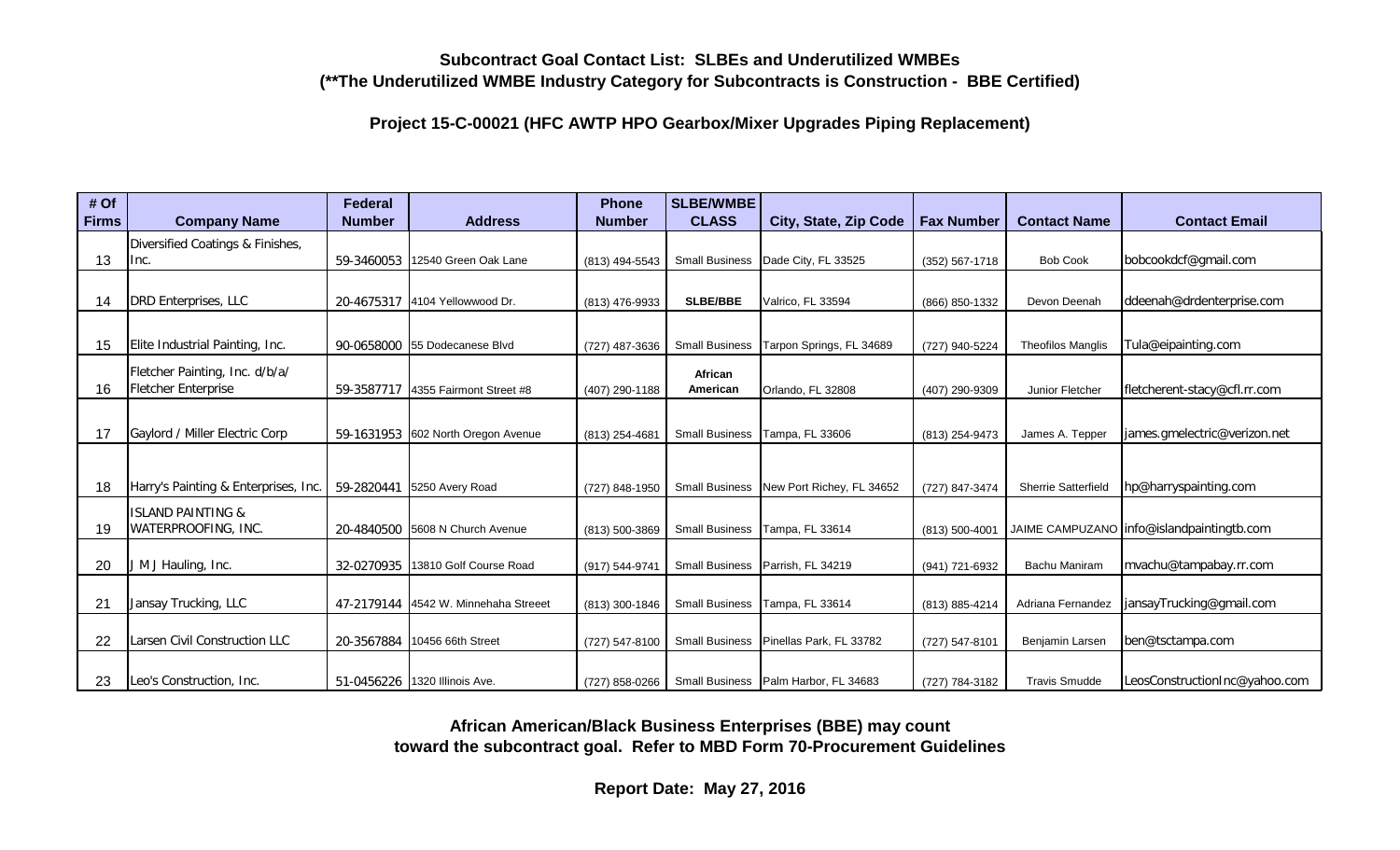**Project 15-C-00021 (HFC AWTP HPO Gearbox/Mixer Upgrades Piping Replacement)**

| # Of         |                                          | <b>Federal</b>         |                                         | <b>Phone</b>   | <b>SLBE/WMBE</b>      |                                  |                   |                       |                                |
|--------------|------------------------------------------|------------------------|-----------------------------------------|----------------|-----------------------|----------------------------------|-------------------|-----------------------|--------------------------------|
| <b>Firms</b> | <b>Company Name</b>                      | <b>Number</b>          | <b>Address</b>                          | <b>Number</b>  | <b>CLASS</b>          | City, State, Zip Code            | <b>Fax Number</b> | <b>Contact Name</b>   | <b>Contact Email</b>           |
|              |                                          |                        |                                         |                | African               |                                  |                   |                       |                                |
| 24           | Logistical Transportation Co., Inc.      |                        | 59-1988061   P.O. Box 40001             | (904) 764-3219 | American              | Jacksonville, FL 32203-0001      | (904) 766-2446    | Marion Graham, Jr.    | mgraham@logistical-company.com |
|              |                                          |                        |                                         |                |                       |                                  |                   |                       |                                |
| 25           | Manatee Electric, Inc.                   |                        | 59-3454485 845 Thompson Road            | (813) 645-7000 | <b>Small Business</b> | Lithia, FL FI                    | (813) 654-7568    | John Babuka           | john@reliableelectricusa.com   |
|              |                                          |                        |                                         |                |                       |                                  |                   |                       |                                |
| 26           | Mar Supply Co.                           |                        | 27-0206845   1660 63rd Avenue East      | (941) 286-3240 | <b>Small Business</b> | Bradenton, FL 34203              | (941) 761-6500    | Raul Corona           | info@marsupplyco.com           |
|              |                                          |                        |                                         |                | African               |                                  |                   |                       |                                |
| 27           | MDH Enterprises, Inc.                    | 55-0849332 281 E C St. |                                         | (386) 789-2672 | American              | Orange City, FL 32763            | (866) 681-5026    | <b>Matize Hoskins</b> | matize@my-es.com               |
|              |                                          |                        |                                         |                |                       |                                  |                   |                       |                                |
| 28           | lOGONZALEZ TRUCKING INC                  |                        | 20-2502525 4108 DELLBROOK DR            | (813) 961-8158 | <b>Small Business</b> | Tampa, FL 33624                  | (813) 961-8158    | <b>OMAR GONZALEZ</b>  | lSOGARA4@VERIZON.NET           |
|              |                                          |                        | 13014 N. Dale Mabry Hwy, Suite          |                |                       |                                  |                   |                       |                                |
| 29           | <b>Ortzak Construction Group, LLC</b>    | 45-4837502 623         |                                         | (813) 961-6023 | <b>Small Business</b> | Tampa, FL 33618                  | (813) 961-6023    | Daniel Castro         | ldcastro@ortzak.com            |
|              |                                          |                        |                                         |                |                       |                                  |                   |                       |                                |
| 30           | Par Development Partners, Inc.           |                        | 20-5657414 2109 E. Palm Ave., Suite 312 | (813) 374-2856 | <b>SLBE/BBE</b>       | Tampa, FL 33605                  | (866) 594-2505    | Yancy Wilson          | ydwilson@aol.com               |
|              | Premier Florida Industrial Services.     |                        | 4916 W. Linebaugh Ave., Ste.            |                |                       |                                  |                   |                       |                                |
| 31           | Inc.                                     | 45-3577380 103         |                                         | (813) 569-0412 | <b>Small Business</b> | Tampa, FL 33624                  | (813) 569-0413    | Paul Pinet            | pi@premier-florida.com         |
|              |                                          |                        |                                         |                |                       |                                  |                   |                       |                                |
| 32           | <b>Quick Construction Solutions, LLC</b> |                        | 90-0972890 4501 N. Saint Vincent St.    | (813) 377-9997 | <b>Small Business</b> | Tampa, FL 33614                  | (813) 374-5849    | Jorge Castro          | quickcs@outlook.com            |
|              |                                          |                        |                                         |                |                       |                                  |                   |                       |                                |
| 33           | Sabrina's Trucking, LLC                  |                        | 59-3284380 P.O. Box 992                 | (813) 629-7210 | <b>SLBE/BBE</b>       | Mango, FL 33550                  | (813) 627-9094    | Nathaniel Johnson     | litrucker151@aol.com           |
| 34           | Shepard Contractors, Inc.                |                        | 59-3708146   15624 Shoal Creek Pl       | (813) 855-1115 | <b>Small Business</b> | Odessa, FL 33556                 | (813) 926-0358    | Kenneth Shepard       | shepardcontractors@hotmail.com |
|              |                                          |                        |                                         |                |                       |                                  |                   |                       |                                |
| 35           | Suarez Grading Enterprises, Inc.         |                        | 84-1681751 P.O. Box 89579               | (813) 663-9037 |                       | Small Business   Tampa, FL 33689 | (813) 620-4158    | Pedro Suarez          | l.martinez@suarezgrading.com   |

**African American/Black Business Enterprises (BBE) may count toward the subcontract goal. Refer to MBD Form 70-Procurement Guidelines**